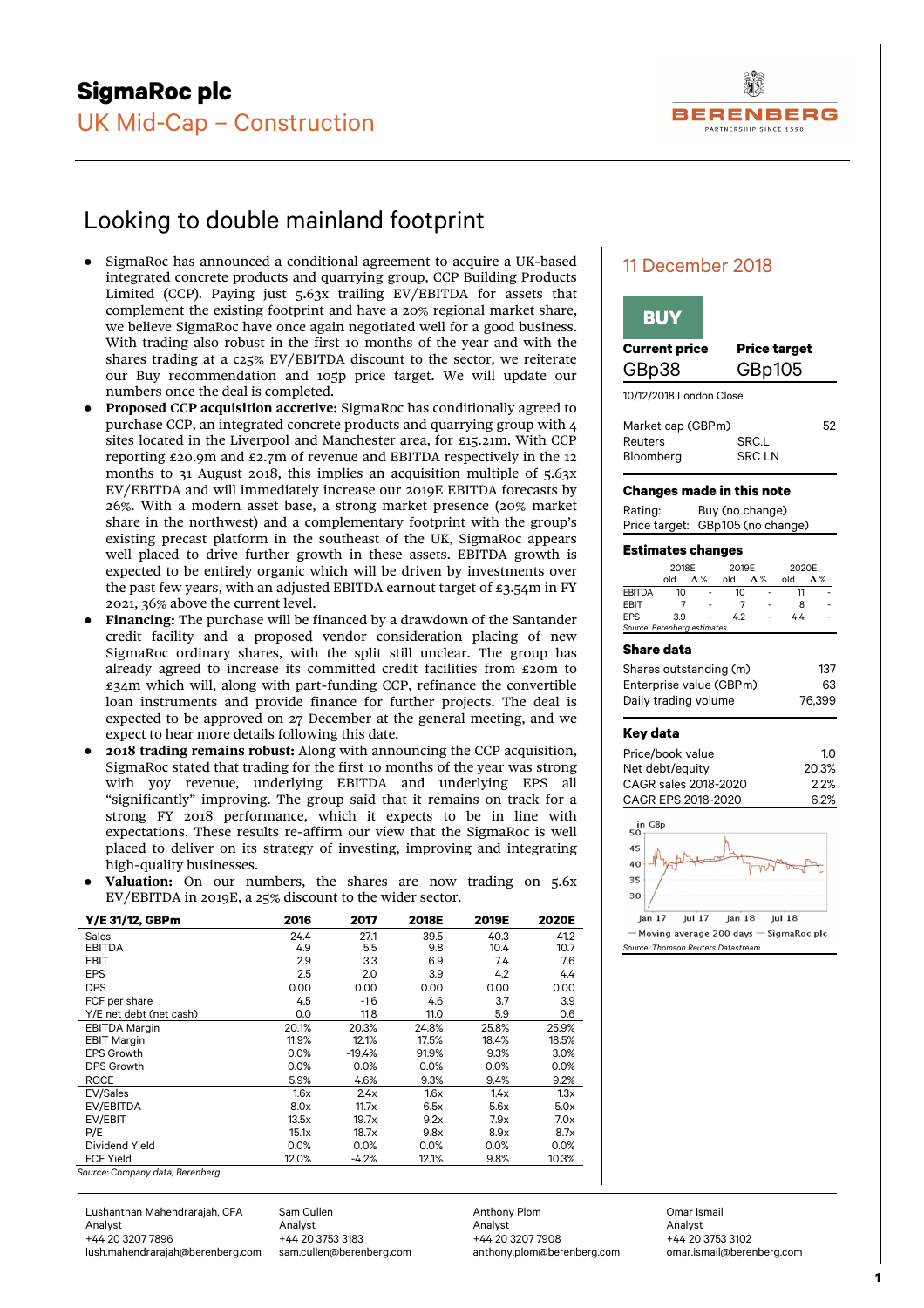# **SigmaRoc plc**



# UK Mid-Cap – Construction

| <b>Current price</b>                  | <b>Price target</b>                                           |                  |                                |                 |
|---------------------------------------|---------------------------------------------------------------|------------------|--------------------------------|-----------------|
| GBp38                                 | GBp105                                                        |                  | Market cap (GBPm)              | 52              |
| 10/12/2018 London Close               |                                                               | EV (GBPm)        |                                | 63              |
|                                       |                                                               |                  | Trading volume                 | 76,399          |
|                                       |                                                               | Free float       |                                | 99.9%           |
| <b>Non-institutional shareholders</b> |                                                               |                  | <b>Share performance</b>       |                 |
| Nigel Wray: 3.9%, J Peace: 3.7%       |                                                               | High 52 weeks    |                                | GBp43           |
|                                       |                                                               |                  | Low 52 weeks                   | GBp37           |
| <b>Business description</b>           |                                                               |                  | <b>Performance relative to</b> |                 |
|                                       | SigmaRoc is a purchaser and operator of UK,                   |                  | <b>SXXP</b>                    | <b>FTSE All</b> |
|                                       | European and global building materials                        | 1 <sub>mth</sub> | $-0.9%$                        | $-3.3%$         |
| purchasing,<br>efficient              | assets. It looks to create value through<br>investment<br>and | 3mth             | 6.0%                           | 9.6%            |
|                                       |                                                               |                  |                                |                 |

**Bloomberg** 

12mth 2.3% 5.5%

## **Profit and loss summary**

synergy extraction from its assets.

| <b>GBPm</b>             | 2016 | 2017 | 2018E | 2019E | 2020E |
|-------------------------|------|------|-------|-------|-------|
| Revenues                | 24   | 27   | 39    | 40    | 41    |
| <b>EBITDA</b>           | 5    | 6    | 10    | 10    | 11    |
| <b>EBITA</b>            | 3    | 3    |       |       | 8     |
| <b>EBIT</b>             | 3    | 3    |       |       | 8     |
| Associates contribution | ი    | ი    | O     | Ω     | 0     |
| Net interest            | ი    | -1   | -1    | -1    | -1    |
| Tax                     | Ω    | ი    | -1    | -1    | -1    |
| <b>Minorities</b>       |      |      | ი     | Ω     | 0     |
| Net income adj.         | 3    | 2    | 5     | 6     | 6     |
| <b>EPS</b> reported     | 2.5  | 2.0  | 3.8   | 4.2   | 4.3   |
| <b>EPS</b> adjusted     | 2.5  | 2.0  | 3.9   | 4.2   | 4.4   |
| Year end shares         | 103  | 137  | 137   | 137   | 137   |
| Average shares          | 103  | 103  | 137   | 137   | 137   |
| <b>DPS</b>              | 0.0  | 0.0  | 0.0   | 0.0   | 0.0   |

#### **Growth and margins**

|                      | 2016    | 2017      | 2018E     | 2019E    | 2020E |
|----------------------|---------|-----------|-----------|----------|-------|
| Revenue growth       | $-7.2%$ | 11.0%     | 45.9%     | 2.2%     | 2.2%  |
| EBITDA growth        | $-1.4%$ | 12.3%     | 77.7%     | 6.6%     | 2.5%  |
| EBIT growth          | $-4.6%$ | 12.5%     | 111.5%    | 7.6%     | 2.7%  |
| EPS adj growth       | 0.0%    | $-19.4%$  | 91.9%     | 9.3%     | 3.0%  |
| FCF growth           | 0.0%    | $-146.3%$ | $-391.1%$ | $-19.0%$ | 4.7%  |
| <b>EBITDA</b> margin | 20.1%   | 20.3%     | 24.8%     | 25.8%    | 25.9% |
| EBIT margin          | 11.9%   | 12.1%     | 17.5%     | 18.4%    | 18.5% |
| Net income margin    | 10.6%   | 7.7%      | 13.4%     | 14.4%    | 14.5% |
| FCF margin           | 19.1%   | $-8.0%$   | 15.9%     | 12.6%    | 12.9% |

#### **Valuation metrics**

|                    | 2016  | 2017     | 2018E | 2019E | 2020E |
|--------------------|-------|----------|-------|-------|-------|
| P / adjusted EPS   | 15.1x | 18.7x    | 9.8x  | 8.9x  | 8.7x  |
| P / book value     | 0.8x  | 1.0x     | 1.0x  | 0.9x  | 0.8x  |
| FCF yield          | 12.0% | $-4.2%$  | 12.1% | 9.8%  | 10.3% |
| Dividend yield     | 0.0%  | 0.0%     | 0.0%  | 0.0%  | 0.0%  |
| EV / sales         | 1.6x  | 2.4x     | 1.6x  | 1.4x  | 1.3x  |
| EV / EBITDA        | 8.0x  | 11.7x    | 6.5x  | 5.6x  | 5.0x  |
| EV / EBIT          | 13.5x | 19.7x    | 9.2x  | 7.9x  | 7.0x  |
| EV / FCF           | 8.4x  | $-29.8x$ | 10.1x | 11.5x | 10.0x |
| EV / cap. employed | 0.8x  | 0.9x     | 0.9x  | 0.7x  | 0.6x  |
|                    |       |          |       |       |       |

# **BUY BUY Investment thesis**

- 11 December 2018 Reuters SRC.L SEC.L SUBMAROC'S strategy of purchasing assets from the major materials producers and small private owners comes at a good time, in our SRC.L SUBMAROC'S strategy of purchasing assets from the producers and small private owners comes at a good time, in our view. As illustrative figures, we calculate that SigmaRoc can grow a £1bn business by raising £180m in equity and £250m in debt, using its completed deals as a guide. The pipeline of potential future acquisitions should generate significant value.
	- We have found that there are few well-funded competitors for materials assets that may become available.
	- SigmaRoc's first three acquisitions have more value to be realised through cost controls and better operating practices, in our view. We expect this to result in significantly better profits from the group. Demand for its products on both Jersey and Guernsey, and in the UK, should remain strong.
	- Valuation: SigmaRoc trades at a significant discount to the European building materials sector. This gives it zero credit for its potential growth profile, in our view, and the potential for it to become a much larger business.

#### **Cash flow summary**

| <b>GBPm</b>             | 2016 | 2017   |      | 2018E 2019E 2020E |     |
|-------------------------|------|--------|------|-------------------|-----|
| Net income              | З    | 3      |      |                   | 8   |
| Depreciation            | 2    |        | 3    | 3                 | 3   |
| Working capital changes |      | -3     | 2    |                   |     |
| Other non-cash items    |      | $-1$   | -1   |                   | -1  |
| Operating cash flow     | 5    |        | 8    |                   |     |
| Capex                   | -1   | $-2$   | $-2$ | $-2$              | -2  |
| <b>FCFE</b>             | 5    | $-2$   | 6    | 5                 | 5   |
| Acquisitions, disposals |      | $-61$  | -6   |                   |     |
| Other investment CF     | Ω    | $-61$  | -6   |                   |     |
| Dividends paid          |      |        | ∩    |                   |     |
| Buybacks, issuance      |      | 51     | ∩    | Ω                 |     |
| Change in net debt      |      | $-12$  |      | 5                 | 5   |
| Net debt                |      | 12     |      | 6                 |     |
| FCF per share           | 4.5  | $-1.6$ | 4.6  | 3.7               | 3.9 |

## **Key ratios**

| ΒE | 2019E    | 2020E |                      | 2016                     | 2017    | 2018E   |         | 2019E 2020E |
|----|----------|-------|----------------------|--------------------------|---------|---------|---------|-------------|
| 9% | 2.2%     | 2.2%  | Net debt / equity    | 0.0%                     | 23.3%   | 20.3%   | 10.1%   | 0.9%        |
| 7% | 6.6%     | 2.5%  | Net debt / EBITDA    | $-0.1x$                  | 2.1x    | 1.1x    | 0.6x    | 0.1x        |
| 5% | 7.6%     | 2.7%  | Avg cost of debt     | $\overline{\phantom{a}}$ | 6.0%    | 6.0%    | 6.0%    | 6.0%        |
| 9% | 9.3%     | 3.0%  | Tax rate             | 12.4%                    | 19.1%   | 12.5%   | 12.5%   | 12.5%       |
| 1% | $-19.0%$ | 4.7%  | Interest cover       | 26.1x                    | 4.6x    | 8.1x    | 8.7x    | 9.0x        |
| 3% | 25.8%    | 25.9% | Pavout ratio         | 0.0%                     | 0.0%    | 0.0%    | 0.0%    | 0.0%        |
| 5% | 18.4%    | 18.5% | <b>ROCE</b>          | 5.9%                     | 4.6%    | 9.3%    | 9.4%    | 9.2%        |
| 4% | 14.4%    | 14.5% | Capex / sales        | $-3.3%$                  | $-6.6%$ | $-5.3%$ | $-5.2%$ | $-5.1%$     |
| 9% | 12.6%    | 12.9% | Capex / depreciation | 39.7%                    | 80.9%   | 74.2%   | 71.1%   | 69.7%       |
|    |          |       |                      |                          |         |         |         |             |

#### **Key risks to our investment thesis**

- General risks: Macroeconomic, country, financial, regulatory, competitive and operational.
- Specific risks: 1) The group has a buy-and-build roll-up strategy; acquisitions inherently entail overpayment risks and operational risks during integration; and 2) failure or difficulty in obtaining planning permission to extend Ronez's St John's quarry or to obtain the lease or permission for Chouet could reduce the group's long-term value.

Lushanthan Mahendrarajah, CFA Analyst +44 20 3207 7896 lush.mahendrarajah@berenberg.com Sam Cullen Analyst +44 20 3753 3183 sam.cullen@berenberg.com Anthony Plom Analyst +44 20 3207 7908 anthony.plom@berenberg.com Omar Ismail Analyst +44 20 3753 3102 omar.ismail@berenberg.com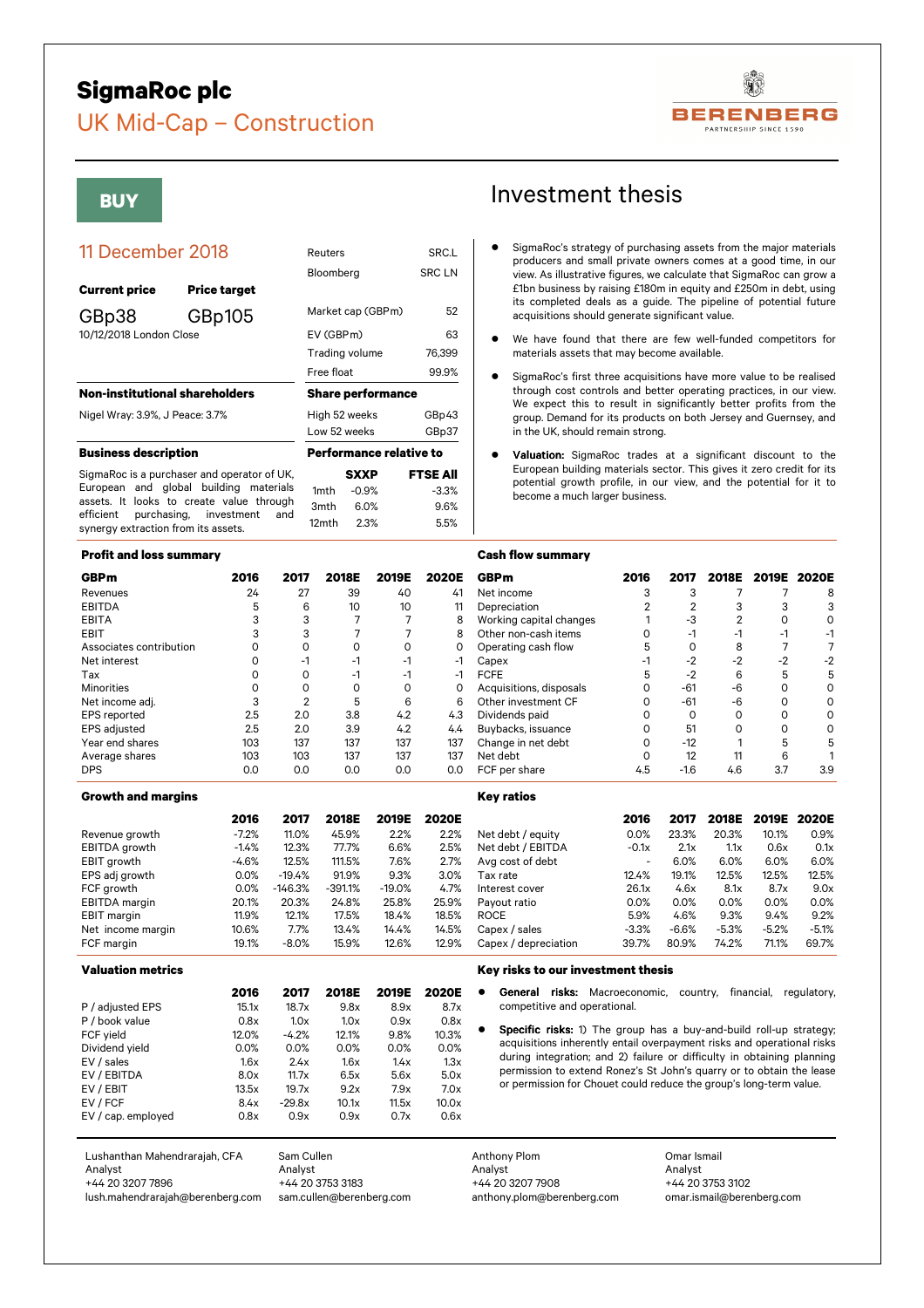# **SigmaRoc plc**

UK Mid-Cap – Construction



# Financials

| <b>Income Statement</b>               | 2017A            | 2018E            | 2019E            | 2020E            |
|---------------------------------------|------------------|------------------|------------------|------------------|
|                                       |                  |                  |                  |                  |
| Revenue                               | 27.1             | 39.5             | 40.3             | 41.2             |
| Change (%)                            | 11%              | 46%              | 2%               | 2%               |
| <b>Adjusted EBITDA</b>                | 5.5              | 9.8              | 10.4             | 10.7             |
| Change (%)                            | 12%              | 78%              | 7%               | 3%               |
| Margin (%)                            | 20%              | 25%              | 26%              | 26%              |
|                                       |                  |                  |                  |                  |
| Depreciation                          | (2.2)            | (2.8)            | (3.0)            | (3)              |
| <b>Adjusted EBITA</b>                 | 3.3              | 7.0              | 7.5              | 7.7              |
| Change (%)                            | n.a.             | 113%             | 8%               | 3%               |
| Margin (%)                            | 12%              | 18%              | 19%              | 19%              |
|                                       |                  |                  |                  |                  |
| Amortisation                          | 0.0              | (0.1)            | (0.1)            | (0.1)            |
| Amortisation as % Sales               | 0%               | 0%               | 0%               | 0%               |
|                                       |                  |                  |                  |                  |
| JV/Assoc                              | 0.0              | 0.0              | 0.0              | 0.0              |
| <b>Net Financial Expenses</b>         | (0.7)            | (0.9)            | (0.9)            | (0.9)            |
|                                       |                  |                  |                  |                  |
| <b>Reported PBT</b>                   | 2.6              | 6.1              | 6.6              | 6.8              |
| <b>Adjusted PBTA</b>                  | 2.6              | 6.1              | 6.6              | 6.8              |
| Tax                                   | (0.5)            | (0.8)            | (0.8)            | (0.9)            |
| <b>Effective Tax Rate</b>             | 19%              | 13%              | 13%              | 13%              |
| Associates (where reported after tax) | 0.0              | 0.0              | 0.0              | 0.0              |
|                                       |                  |                  |                  |                  |
| Profit After Tax (Accounts)           | 2.1              | 5.3              | 5.8              | 6.0              |
| <b>Minorities</b>                     | 0.0              | 0.0              | 0.0              | 0.0              |
| Shareholders Net Income (Accounts)    | 2.1              | 5.3              | 5.8              | 6.0              |
|                                       |                  |                  |                  |                  |
| Reported Net Income                   |                  |                  |                  |                  |
| <b>Adjusted Net Income</b>            | 2.1              | 5.3              | 5.8              | 6.0              |
| Change (%)                            | n.a.             | 154%             | 9%               | 3%               |
| Margin (%)                            | 8%               | 13%              | 14%              | 14%              |
| Number of Shares                      |                  |                  |                  |                  |
| W.av Number of Shares (Basic)         | 103              | 137              | 137              | 137              |
| W.av Number of Shares (Diluted)       | 117              | 150              | 150              | 150              |
|                                       |                  |                  |                  |                  |
| <b>EPS</b>                            |                  |                  |                  |                  |
| EPS (Basic)                           | 2.0 <sub>p</sub> | 3.8 <sub>p</sub> | 4.2p             | 4.3p             |
| Change (%)                            | n.a.             | 90%              | 9%               | 3%               |
| EPS (Diluted)                         | 0.0 <sub>p</sub> | 3.5p             | 3.8 <sub>p</sub> | 3.9 <sub>p</sub> |
| Change (%)                            | n.a.             | 0%               | 9%               | 3%               |
| <b>EPS (Adjusted)</b>                 | 2.0 <sub>p</sub> | 3.9 <sub>p</sub> | 4.2p             | 4.4p             |
| Change (%)                            | n.a.             | 92%              | 9%               | 3%               |
|                                       |                  |                  |                  |                  |
| <b>DPS</b>                            | 0.0 <sub>p</sub> | 0.0 <sub>p</sub> | 0.0 <sub>p</sub> | 0.0 <sub>p</sub> |
| Change (%)                            | 0%               | 0%               | 0%               | 0%               |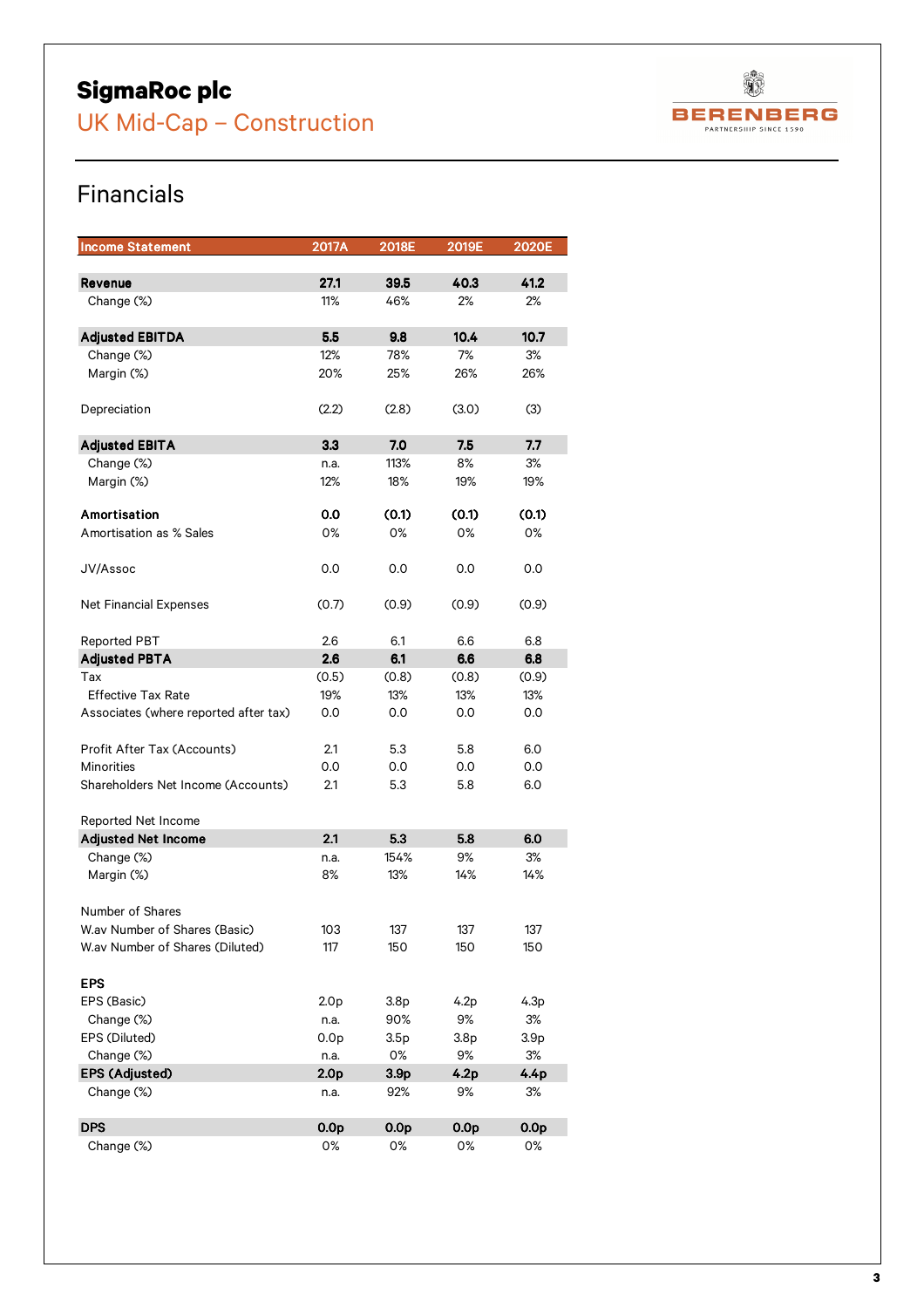**BERENBERG** PARTNERSHIP SINCE 1590

Please note that the use of this research report is subject to the conditions and restrictions set forth in the "General investment-related disclosures" and the "Legal disclaimer" at the end of this document.

For analyst certification and remarks regarding foreign investors and country-specific disclosures, please refer to the respective paragraph at the end of this document.

## Disclosures in respect of Article 20 of Regulation (EU) No. 596/2014 of the European Parliament and of the Council of 16 April 2014 on market abuse (market abuse regulation – MAR)

| Company      | <b>Disclosures</b> |
|--------------|--------------------|
| SigmaRoc plc | 2, 3, 5            |

- (1) Joh. Berenberg, Gossler & Co. KG (hereinafter referred to as "the Bank") and/or its affiliate(s) was Lead Manager or Co-Lead Manager over the previous 12 months of a public offering of this company.
- (2) The Bank acts as Designated Sponsor/Market Maker for this company.
- (3) Over the previous 12 months, the Bank and/or its affiliate(s) has effected an agreement with this company for investment banking services or received compensation or a promise to pay from this company for investment banking services.
- (4) The Bank and/or its affiliate(s) holds 5% or more of the share capital of this company.
- (5) The Bank holds a long position in shares of this company.
- (6) The Bank holds a short position in shares of this company.

Production of the recommendation completed: 11.12.2018, 07:34 GMT

## Historical price target and rating changes for SigmaRoc plc in the last 12 months

| Date | Price target - GBp | Rating | First dissemination GMT Initiation of coverage |            |
|------|--------------------|--------|------------------------------------------------|------------|
|      |                    |        |                                                | 27 June 17 |

[Click here](http://www.berenberg.de/cgi-bin/content/content.cgi?rm=show_doc&ial=1&doc_id=59493&ialh=2ca89740c1ecdc73aae50312f9f343c3) for a list of all recommendations on any financial instrument or issuer that were disseminated during the preceding 12 month period.

Berenberg Equity Research ratings distribution and in proportion to investment banking services on a quarterly basis, as of 1 October 2018

| Buy         | 50.37 $%$ | 73.33 %   |  |
|-------------|-----------|-----------|--|
| <b>Sell</b> | $12.01\%$ | $0.00\%$  |  |
| Hold        | 37.62~%   | $26.67\%$ |  |

## Valuation basis/rating key

The recommendations for companies analysed by Berenberg's Equity Research department are made on an absolute basis for which the following three-step rating key is applicable:

Buy: Sustainable upside potential of more than  $15\%$  to the current share price within 12 months;

Sell: Sustainable downside potential of more than 15% to the current share price within 12 months;

Hold: Upside/downside potential regarding the current share price limited; no immediate catalyst visible.

NB: During periods of high market, sector, or stock volatility, or in special situations, the recommendation system criteria may be breached temporarily.

## Competent supervisory authority

Bundesanstalt für Finanzdienstleistungsaufsicht -BaFin- (Federal Financial Supervisory Authority), Graurheindorfer Straße 108, 53117 Bonn and Marie-Curie-Str. 24-28, 60439 Frankfurt am Main, Germany.

## General investment-related disclosures

Joh. Berenberg, Gossler & Co. KG (hereinafter referred to as "the Bank") has made every effort to carefully research all information contained in this financial analysis. The information on which the financial analysis is based has been obtained from sources which we believe to be reliable such as, for example, Thomson Reuters, Bloomberg and the relevant specialised press as well as the company which is the subject of this financial analysis.

Only that part of the research note is made available to the issuer (who is the subject of this analysis) which is necessary to properly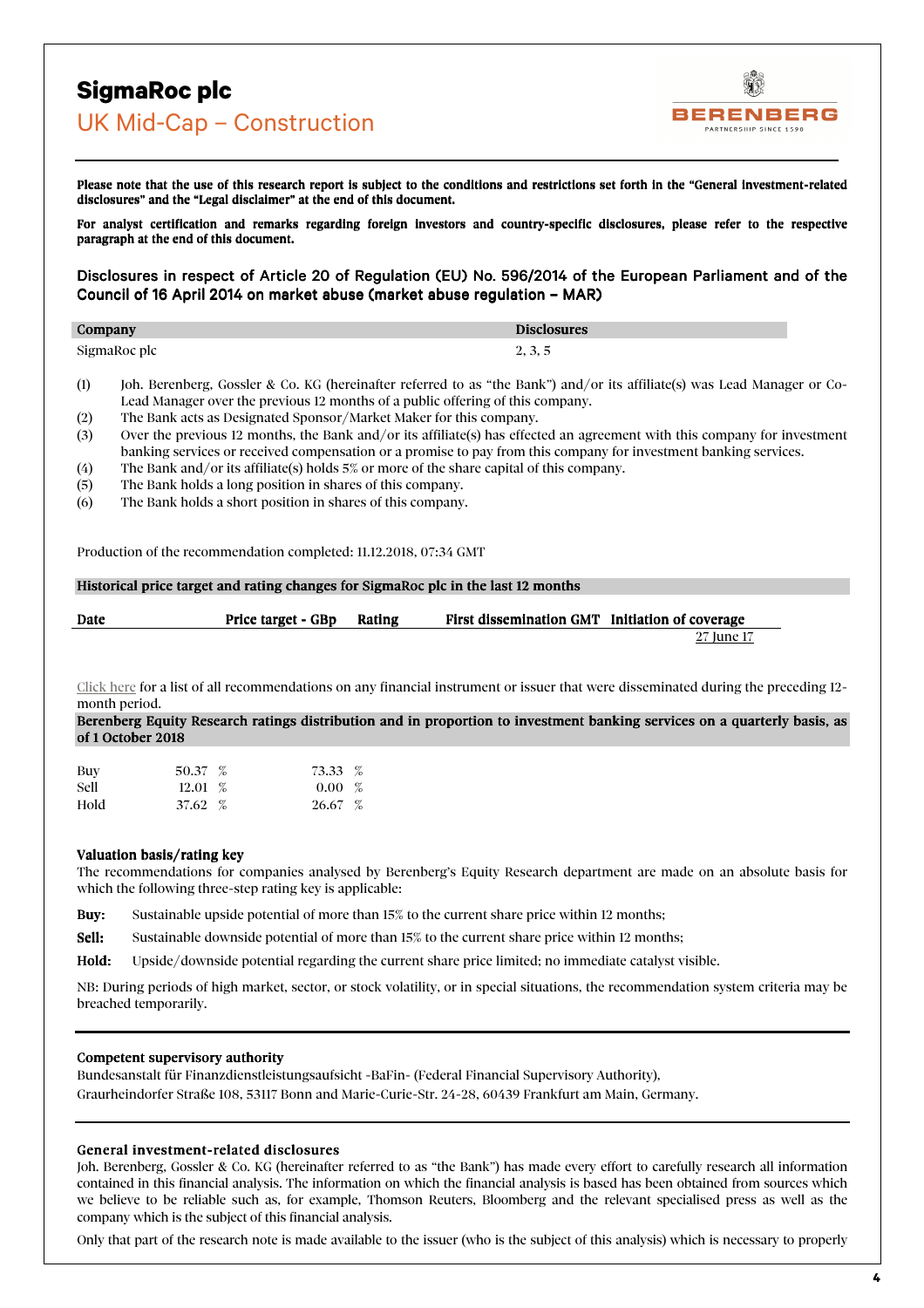

reconcile with the facts. Should this result in considerable changes a reference is made in the research note.

Opinions expressed in this financial analysis are our current opinions as of the issuing date indicated on this document. The companies covered by Berenberg are continuously followed by the analyst. Based on developments with the relevant company, the sector or the market which may have a material impact on the research views, research reports will be updated as it deems appropriate.

The functional job title of the person/s responsible for the recommendations contained in this report is "Equity Research Analyst" unless otherwise stated on the cover.

## The following internet link provides further remarks on our financial analyses:

[https://www.berenberg.de/fileadmin/assets/research/Hinweise\\_zu\\_Finanzanalysen\\_e.pdf](https://www.berenberg.de/fileadmin/assets/research/Hinweise_zu_Finanzanalysen_e.pdf) 

## Legal disclaimer

This document has been prepared by Joh. Berenberg, Gossler & Co. KG (hereinafter referred to as "the Bank"). This document does not claim completeness regarding all the information on the stocks, stock markets or developments referred to in it.

On no account should the document be regarded as a substitute for the recipient procuring information for himself/herself or exercising his/her own judgements.

The document has been produced for information purposes for institutional clients or market professionals.

Private customers, into whose possession this document comes, should discuss possible investment decisions with their customer service officer as differing views and opinions may exist with regard to the stocks referred to in this document.

This document is not a solicitation or an offer to buy or sell the mentioned stock.

The document may include certain descriptions, statements, estimates, and conclusions underlining potential market and company development. These reflect assumptions, which may turn out to be incorrect. The Bank and/or its employees accept no liability whatsoever for any direct or consequential loss or damages of any kind arising out of the use of this document or any part of its content.

The Bank and/or its employees may hold, buy or sell positions in any securities mentioned in this document, derivatives thereon or related financial products. The Bank and/or its employees may underwrite issues for any securities mentioned in this document, derivatives thereon or related financial products or seek to perform capital market or underwriting services.

## Analyst certification

I, Lushanthan Mahendrarajah, CFA, hereby certify that all of the views expressed in this report accurately reflect my personal views about any and all of the subject securities or issuers discussed herein.

In addition, I hereby certify that no part of my compensation was, is, or will be, directly or indirectly related to the specific recommendations or views expressed in this research report, nor is it tied to any specific investment banking transaction performed by the Bank or its affiliates.

I, Sam Cullen, hereby certify that all of the views expressed in this report accurately reflect my personal views about any and all of the subject securities or issuers discussed herein.

In addition, I hereby certify that no part of my compensation was, is, or will be, directly or indirectly related to the specific recommendations or views expressed in this research report, nor is it tied to any specific investment banking transaction performed by the Bank or its affiliates.

I, Anthony Plom, hereby certify that all of the views expressed in this report accurately reflect my personal views about any and all of the subject securities or issuers discussed herein.

In addition, I hereby certify that no part of my compensation was, is, or will be, directly or indirectly related to the specific recommendations or views expressed in this research report, nor is it tied to any specific investment banking transaction performed by the Bank or its affiliates.

I, Omar Ismail, hereby certify that all of the views expressed in this report accurately reflect my personal views about any and all of the subject securities or issuers discussed herein.

In addition, I hereby certify that no part of my compensation was, is, or will be, directly or indirectly related to the specific recommendations or views expressed in this research report, nor is it tied to any specific investment banking transaction performed by the Bank or its affiliates.

## Remarks regarding foreign investors

The preparation of this document is subject to regulation by German law. The distribution of this document in other jurisdictions may be restricted by law, and persons into whose possession this document comes should inform themselves about, and observe, any such restrictions.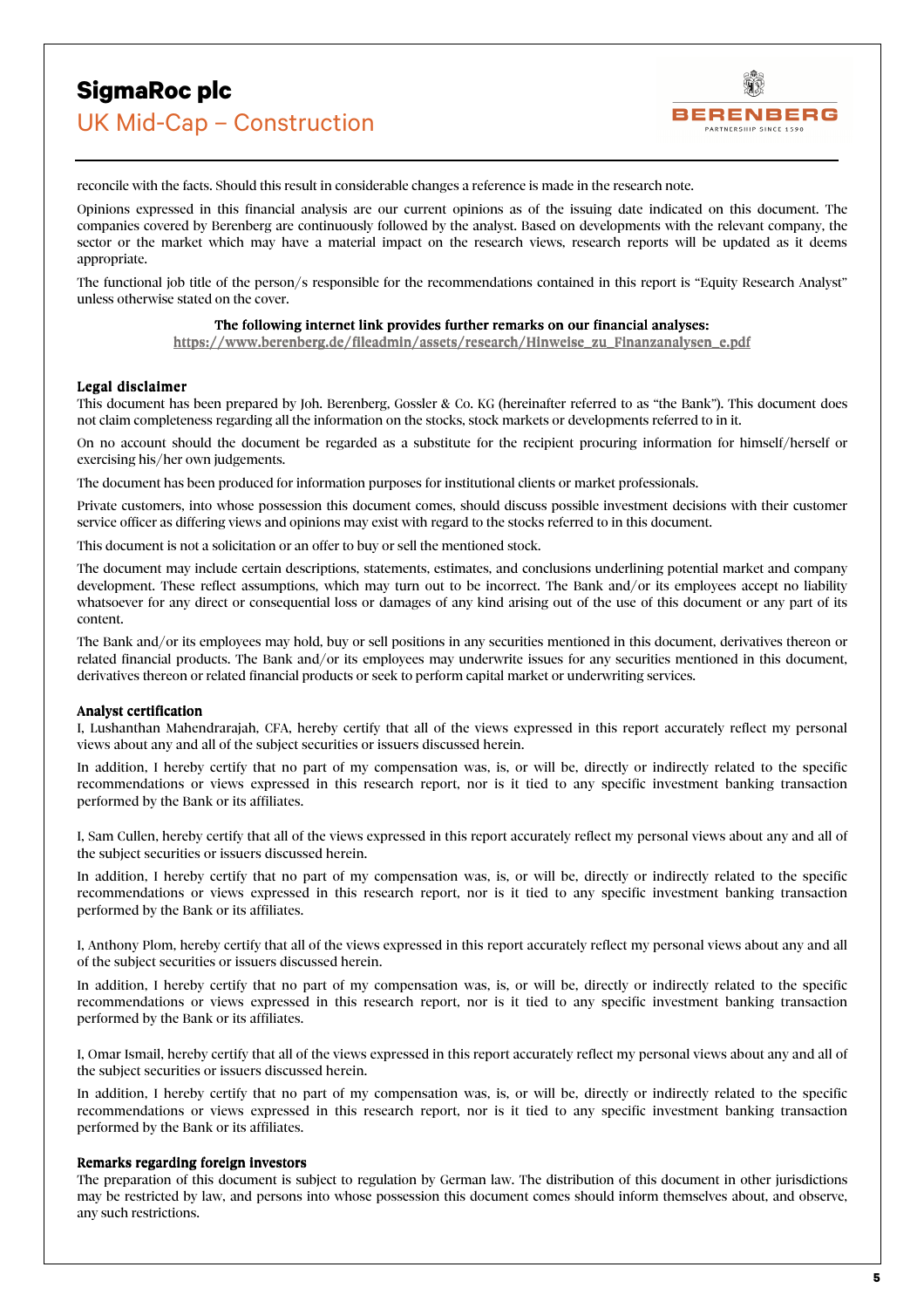

## United Kingdom

This document is meant exclusively for institutional investors and market professionals, but not for private customers. It is not for distribution to or the use of private investors or private customers.

## United States of America

This document has been prepared exclusively by the Bank. Although Berenberg Capital Markets, LLC ("BCM"), an affiliate of the Bank and registered US broker-dealer, distributes this document to certain investors, BCM does not provide input into its contents, nor does this document constitute research of BCM. In addition, this document is meant exclusively for institutional investors and market professionals, but not for retail investors or private customers. It is not for distribution to or the use of retail investors or private customers. BCM accepts responsibility for this research document's contents and institutional investors receiving this research and wishing to effect any transactions in any security discussed herein should do so through BCM and not the Bank.

Please contact Berenberg Capital Markets, LLC (+1 646 949 9000) if you require additional information.

## Third-party research disclosures

| Company      | <b>Disclosures</b> |
|--------------|--------------------|
| SigmaRoc plc | no disclosures     |

- (1) BCM or its affiliates owned 1% or more of the outstanding shares of any class of the subject company by the end of the prior month.
- (2) The subject company is or was, during the 12-month period preceding the date of distribution of this report, a client of BCM or its affiliates. BCM or its affiliates provided the subject company non-investment banking, securities-related services.
- (3) BCM or its affiliates received compensation from the subject company during the past 12 months for products or services other than investment banking services.
- (4) During the previous 12 months, BCM or its affiliates has managed or co-managed any public offering for the subject company.
- (5) BCM is making a market in the subject securities at the time of the report.
- (6) BCM or its affiliates received compensation for investment banking services in the past 12 months, or expects to receive such compensation in the next 3 months.
- (7) There is another potential conflict of interest of the analyst(s), BCM, of which the analyst knows or has reason to know at the time of publication of this research report.
- (8) The research analyst or a member of the research analyst's household serves as an officer, director, or advisory board member of the subject company
- (9) The research analyst or a member of the research analyst's household has a financial interest in the equity or debt securities of the subject company (including options, rights, warrants, or futures).

(10) The research analyst has received compensation from the subject company in the previous 12 months.

\* For disclosures regarding affiliates of Berenberg Capital Markets LLC please refer to the 'Disclosures in respect of section 34b of the German Securities Trading Act (Wertpapierhandelsgesetz – WpHG)' section above.

## **Copyright**

The Bank reserves all the rights in this document. No part of the document or its content may be rewritten, copied, photocopied or duplicated in any form by any means or redistributed without the Bank's prior written consent.

© 2018 Joh. Berenberg, Gossler & Co. KG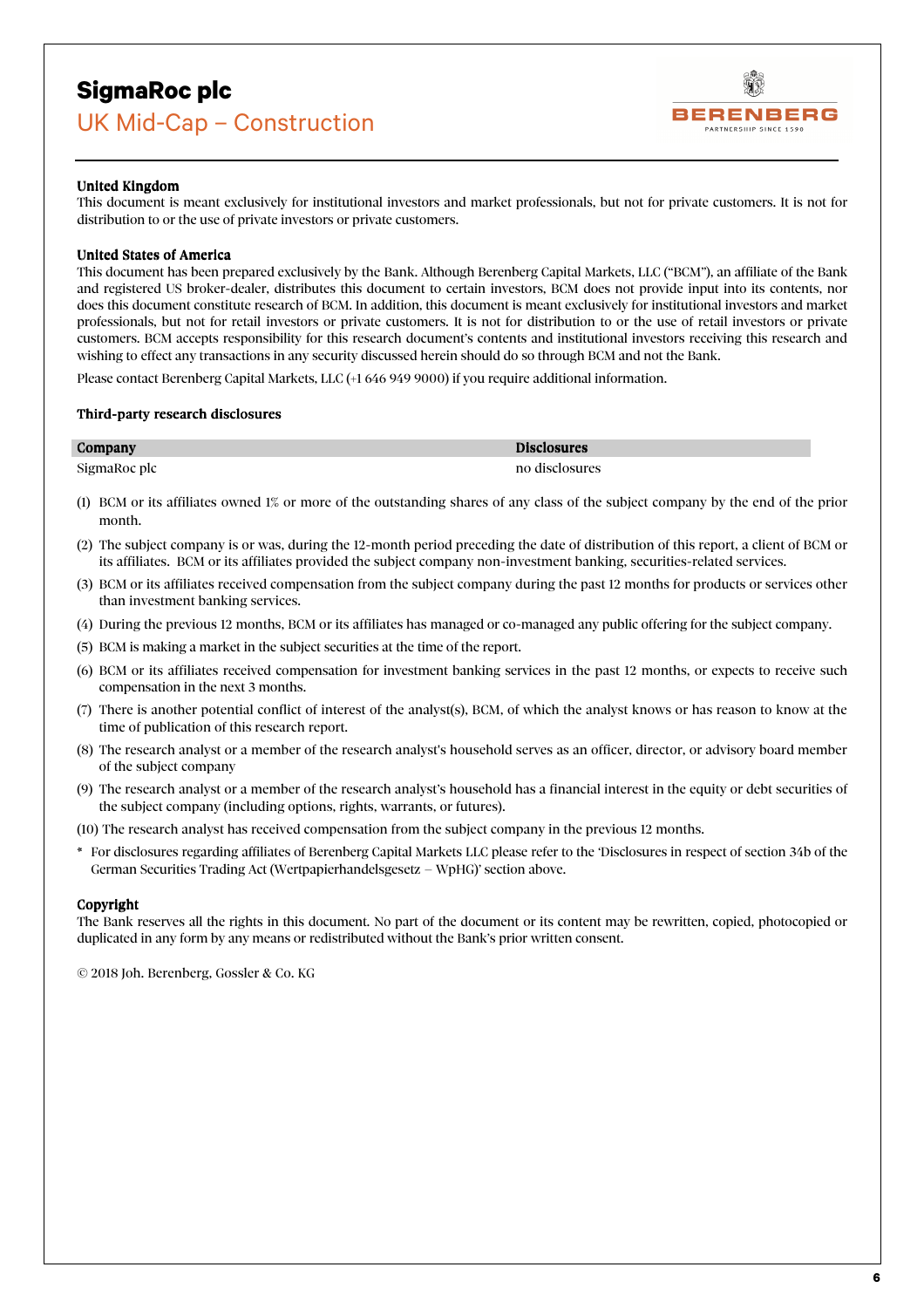# **Contacts**



**JOH. BERENBERG, GOSSLER & CO. KG**

#### **EQUITY RESEARCH**

#### **MID CAP - EU core** Adrian Yanoshik +44 20 3753 3073 Kai Klose +44 20 3207 7888 Ilkin Karimli +44 20 3465 2684

**EQUITY SALES**

**BUSINESS SERVICES, LEISURE & TRANSPORT**<br>Rebecca Langley  $+44.20,3207,7930$ 

Beatrice Allen +44 20 3465 2662 Henry Tarr +44 20 3207 7827 Fraser Donlon +44 20 3465 2674 **UTILITIES**

Christoph Greulich +44 20 3753 3119 **CONSUMER HEALTHCARE** Oliver Brown +44 20 3207 7922 Andreas Markou +44 20 3753 3022 **BEVERAGES** Scott Bardo +44 20 3207 7869 Andrew Fisher +44 20 3207 7937 Anna Patrice +44 20 3207 7863 Javier Gonzalez Lastra +44 20 3465 2719 Klara Fernandes +44 20 3465 2718 Lawson Steele +44 20 3207 7887 Trion Reid +44 20 3753 3113 Matt Reid +44 20 3753 3075 Tom Jones +44 20 3207 7877 Jan Richard +44 20 3753 3029 **FOOD MANUFACTURING AND H&PC** Michael Ruzic-Gauthier +44 20 3753 3128 Rosie Edwards +44 20 3207 7880 Charles Weston +44 20 3465 2746 **THEMATIC RESEARCH**<br>James Targett +44 20 3207 7873 Alld CAP - UK **James Targett** +44 20 3707 7873 All the state of the state of the state of the state of the state of the state of the state of the state of the state of the state of the state of the state of the state of th Joseph Barron +44 20 3207 7828 **FOOD RETAIL** Julia Schrameier +44 20 3753 3172 Calum Battersby +44 20 3753 3118 Dusan Milosavljevic +44 20 3753 3123 **INDUSTRIALS** Joeseph Bloomfield +44 20 3753 3248 **GENERAL RETAIL AEROSPACE & DEFENCE** Robert Chantry +44 20 3207 7861 Michael Benedict +44 20 3753 3175 Andrew Gollan +44 20 3207 7891 **TMT** Sam Cullen +44 20 3753 3183 Thomas Davies +44 20 3753 3104 Ross Law +44 20 3465 2692 **TECHNOLOGY** Ned Hammond +44 20 3753 3017 Graham Renwick +44 20 3207 7851 George McWhirter +44 20 3753 3163 Georgios Kertsos +44 20 3465 2715 Omar Ismail +44 20 3753 3102 Michelle Wilson +44 20 3465 2663 **AUTOMOTIVES** Tammy Qiu +44 20 3465 2673 Edward James +44 20 3207 7811 **LUXURY GOODS** Cristian Dirpes +44 20 3465 2721 Tej Sthankiya +44 20 3753 3099 Lush Mahendrarajah +44 20 3207 7896 Mariana Horn +44 20 3753 3044 Asad Farid +44 20 3207 7932 Lou Ann Yong +44 20 3753 3159

**THEMATICS** Stuart Holt +44 20 3465 2646 Jamie Nettleton +41 44 283 2026

| <b>GENERAL MID CAP</b>      |                  |                                                   |                  | <b>FINANCIALS</b>             |                  | <b>MATERIALS</b>           |                  |
|-----------------------------|------------------|---------------------------------------------------|------------------|-------------------------------|------------------|----------------------------|------------------|
|                             |                  | <b>BUSINESS SERVICES, LEISURE &amp; TRANSPORT</b> |                  |                               |                  |                            |                  |
| <b>MID CAP - DACH</b>       |                  | <b>BUSINESS SERVICES</b>                          |                  | <b>BANKS</b>                  |                  | <b>CHEMICALS</b>           |                  |
| Carl-Oscar Brendengen       | +44 20 3753 3160 | <b>Zaim Beekawa</b>                               | +44 20 3207 7855 | <b>Adam Barrass</b>           | +44 20 3207 7923 | Sebastian Brav             | +44 20 3753 301  |
| Marta Bruska                | +44 20 3753 3187 | Tom Burlton                                       | +44 20 3207 7852 | Frederick Brennan             | +44 20 3753 3171 | Xian Deng                  | +44 20 3753 3014 |
| Martin Comtesse             | +44 20 3207 7878 | <b>LEISURE</b>                                    |                  | Michael Christodoulou         | +44 20 3207 7920 | Anthony Manning            | +44 20 3753 3092 |
| <b>Charlotte Friedrichs</b> | +44 20 3753 3077 | Roberta Ciaccia                                   | +44 20 3207 7805 | Andrew Lowe                   | +44 20 3465 2743 | <b>Rikin Patel</b>         | +44 20 3753 3080 |
| Gustav Fröberg              | +44 20 3465 2655 | Jack Cummings                                     | +44 20 3753 3161 | Eoin Mullany                  | +44 20 3207 7854 | <b>METALS &amp; MINING</b> |                  |
| James Letten                | +44 20 3753 3176 | Stuart Gordon                                     | +44 20 3207 7858 | Peter Richardson              | +44 20 3465 2681 | Richard Hatch              | +44 20 3753 3070 |
| Alexander O'Donoghue        | +44 20 3207 7804 | Annabel Hav-Jahans                                | +44 20 3465 2720 | <b>DIVERSIFIED FINANCIALS</b> |                  | Laurent Kimman             | +44 20 3465 2675 |
| Gerhard Orgonas             | +44 20 3465 2635 | <b>TRANSPORT &amp; LOGISTICS</b>                  |                  | Panos Filinas                 | +44 20 3753 3149 | Michael Stoner             | +44 20 3465 2643 |
| Benjamin Pfannes-Varrow     | +44 20 3465 2620 | William Fitzalan Howard                           | +44 20 3465 2640 | Chris Turner                  | +44 20 3753 3019 | OIL & GAS                  |                  |
|                             |                  | Joel Spungin                                      | +44 20 3207 7867 | <b>REAL ESTATE</b>            |                  | John Gleeson               | +44 20 3465 2716 |

Benjamin May +44 20 3465 2667 Lauren Molyneux +44 20 3207 7892 Alexander Haissl +44 20 3465 2749 **MEDIA** Iain Pearce +44 20 3465 2665 Zuzanna Pusz +44 20 3207 7812 Viktoria Oushatova +44 20 3207 7890 Robert Berg +44 20 3465 2680 Anthony Plom +44 20 3207 7908 **CAPITAL GOODS** Keisi Hysa +44 20 3207 7817

**Internet www.berenberg.com E-mail: firstname.lastname@berenberg.com**

Eoghan Reid +44 20 3753 3055 Jonathan Coubrough +44 20 3465 2699 Laura Janssens +44 20 3465 2639 Owen Shirley +44 20 3465 2731 **ECONOMICS** Philippe Lorrain +44 20 3207 7823 Sarah Simon +44 20 3207 7830 Donald Tait +44 20 3753 3031 Florian Hense +44 20 3207 7859 Rizk Maidi +44 20 3207 7806 **TELECOMMUNICATIONS** Sean Thapar +44 20 3465 2657 Kallum Pickering +44 20 3465 2672 Simon Toennessen +44 20 3207 7819 David Burns +44 20 3753 3059 Holger Schmieding +44 20 3207 7889 Ethan Zhang +44 20 3465 2634 Usman Ghazi +44 20 3207 7824

Laura Janssens +44 20 3465 2639 Abhilash Mohapatra +44 20 3465 2644<br>Carl Murdock-Smith +44 20 3207 7918

## **SPECIALIST SALES BENELUX UK (cont'd) CRM**

**AEROSPACE & DEFENCE & CAPITAL GOODS** And Bakker +44 20 3207 7808 Adam Robertson +44 20 3753 3095 Megan Connolly +44 20 3753 3244<br>Cara Luciano +44 20 3753 3146 Bram van Hijfte +44 20 3753 3000 Joanna Sanders +44 20 3207 79 Cara Luciano +44 20 3753 3146 Bram van Hijfte +44 20 3753 3000 Joanna Sanders +44 20 3207 7925 Laura Cooper +44 20 3753 3065 **AUTOS & TECHNOLOGY** +44 20 3753 3048 Edward Wales +44 20 3207 7815 **SCANDINAVIA** George Smibert +44 20 3207 7911 Jessica Jarmyn +44 20 3465 2696 **BANKS & DIVERSIFIED FINANCIALS** Donata Leonova +44 20 3753 3156 Sam Stannah +44 20 3753 3157 Madeleine Lockwood +44 20 3753 3110 Alex Medhurst +44 20 3753 3047 Marco Weiss +49 40 3506 0719 Paul Walker +44 20 3465 2632 Vikram Nayar +44 20 3465 2737

Carl Murdock-Smith

## Rebecca Langley +44 20 3207 7930 **CONSUMER DISCRETIONARY UK GERMANY CORPORATE ACCESS**

Victoria Maigrot +44 20 3753 3010 Thomas Baker +44 20 3753 3062 Nina Buechs +49 69 91 30 90 735 Lindsay Arnold +44 20 3207 7821 **CONSUMER STAPLES** James Burt +44 20 3207 7807 André Grosskurth +49 69 91 30 90 734 Sally Fitzpatrick +44 20 3207 7826 Ramnique Sroa +44 20 3753 3064 Fabian De Smet +44 20 3207 7810 Joerg Wenzel +49 69 91 30 90 743 Maz Gentile +44 20 3465 2668 **HEALTHCARE** Marta De-Sousa Fialho +44 20 3753 3098 Robyn Gowers +44 20 3753 3109 David Hogg +44 20 3465 2628 Katie Ferry +44 20 3753 3041 Dipti Jethwani +44 20 3207 7936 **MEDIA & TELECOMS**<br>
MEDIA & TELECOMS<br>
MEDIA & TELECOMS<br>
MEDIA & TELECOMS<br>
MEDIA & TELECOMS<br>
A MEDIA A 20 365 2262<br>
MEDIA & TELECOMS<br>
A COMARDIA +44 20 3207 7842<br>
MEDIA & TELECOMS<br>
A COMARDIA +44 20 3207 7842<br>
METALS & MI Jonathan Smith +44 20 3207 7842 David Franklin +44 20 3465 2747 Duncan Downes +41 22 317 1062 Stella Siggins +44 20 3465 2630 **METALS & MINING Karl Hancock** +44 20 3700 **Hancock** +44 20 3207 7803 Andrea Ferrari +41 44 283 2020 Lucy Stevens +44 20 3753 3068 Sanam Nourbakhsh +44 20 3207 7924 Sean Heath +44 20 3465 2742 Gianni Lavigna +41 44 283 2038 Abbie Stewart +44 20 3753 3054

Chris Armstrong +44 20 3207 7809 James Hunt +44 20 3753 3007 Yeannie Rath +41 44 283 2029 James McRae +44 20 3753 3036 Mirco Tieppo +41 44 293 2024 **EVENTS**

Luke Holmes +44 20 3465 2750 Vincent Klein +33 1 58 44 95 09 **LONDON** Jonas Doehler +44 40 3506 0391 Christopher Brown +44 20 3753 3085 Matthias Führer +49 40 3506 0597

| <b>SALES</b>        |                 | David Mortlock        | +44 20 3207 7850 |                   |                  | Charlotte David  | +44 20 3207 7832 |
|---------------------|-----------------|-----------------------|------------------|-------------------|------------------|------------------|------------------|
| <b>FRANCE</b>       |                 | Eleni Papoula         | +44 20 3465 2741 |                   |                  | Suzy Khan        | +44 20 3207 7915 |
| Alexandre Chevassus | +33 1 5844 9512 | <b>Bhavin Patel</b>   | +44 20 3207 7926 | <b>COO Office</b> |                  | Natalie Meech    | +44 20 3207 783  |
| Dalila Farigoule    | +33 1 5844 9510 | Kushal Patel          | +44 20 3753 3038 | Fenella Neill     | +44 20 3207 7868 | Eleanor Metcalfe | +44 20 3207 7834 |
| Kevin Nor           | +33158449505    | <b>Richard Payman</b> | +44 20 3207 7825 | Grea Swallow      | +44 20 3207 7833 | Sarah Wevman     | +44 20 3207 780  |
| Guillaume Viret     | +331 5844 9507  | Christopher Pyle      | +44 20 3753 3076 |                   |                  |                  |                  |
|                     |                 |                       |                  |                   |                  |                  |                  |
|                     |                 |                       |                  |                   |                  |                  |                  |

# Tristan Hedley +44 20 3753 3006 **PARIS ELECTRONIC TRADING**

| <b>SALES TRADING</b> |                  |                        |                  | <b>EQUITY TRADING</b> |                   | <b>LONDON (cont'd)</b>    |                  |
|----------------------|------------------|------------------------|------------------|-----------------------|-------------------|---------------------------|------------------|
| LONDON               |                  | <b>LONDON (cont'd)</b> |                  | <b>HAMBURG</b>        |                   | Jack Clavton              | +44 20 3753 3166 |
| Charles Beddow       | +44 20 3465 2691 | Peter King             | +44 20 3753 3139 | David Hohn            | +49 40 350 60 761 | Will Kain                 | +44 20 3753 3167 |
| Mike Berry           | +44 20 3465 2755 | Simon Messman          | +44 20 3465 2754 | Lukas Niehoff         | +49 40 350 60 798 | Chris McKeand             | +44 20 3207 7938 |
| Joseph Chappell      | +44 20 3207 7885 | AJ Pullevn             | +44 20 3465 2756 | Lennart Pleus         | +49 40 350 60 596 | Ross Tobias               | +44 20 3753 3137 |
| Stewart Cook         | +44 20 3465 2752 | Paul Somers            | +44 20 3465 2753 | Marvin Schweden       | +49 40 350 60 576 | <b>Robert Towers</b>      | +44 20 3753 3262 |
| Mark Edwards         | +44 20 3753 3004 |                        |                  | Philipp Wiechmann     | +49 40 350 60 346 |                           |                  |
| Tom Flovd            | +44 20 3753 3136 |                        |                  | Christoffer Winter    | +49 40 350 60 559 |                           |                  |
| Tristan Hedley       | +44 20 3753 3006 | <b>PAPIS</b>           |                  |                       |                   | <b>ELECTRONIC TRADING</b> |                  |

| +44 20 3753 3   |
|-----------------|
| +44 20 3465 2   |
| +44 20 3465 2   |
| $+44$ 20 3465 2 |
|                 |
|                 |
|                 |
| +33 1 58 44 95  |

| Lukas Niehoff             |
|---------------------------|
| Lennart Pleus             |
| Marvin Schweden           |
| Philipp Wiechmann         |
| <b>Christoffer Winter</b> |
|                           |

Edward Burlison-Rush +44 20 3753 3005 Sven Kramer +49 40 3506 0347